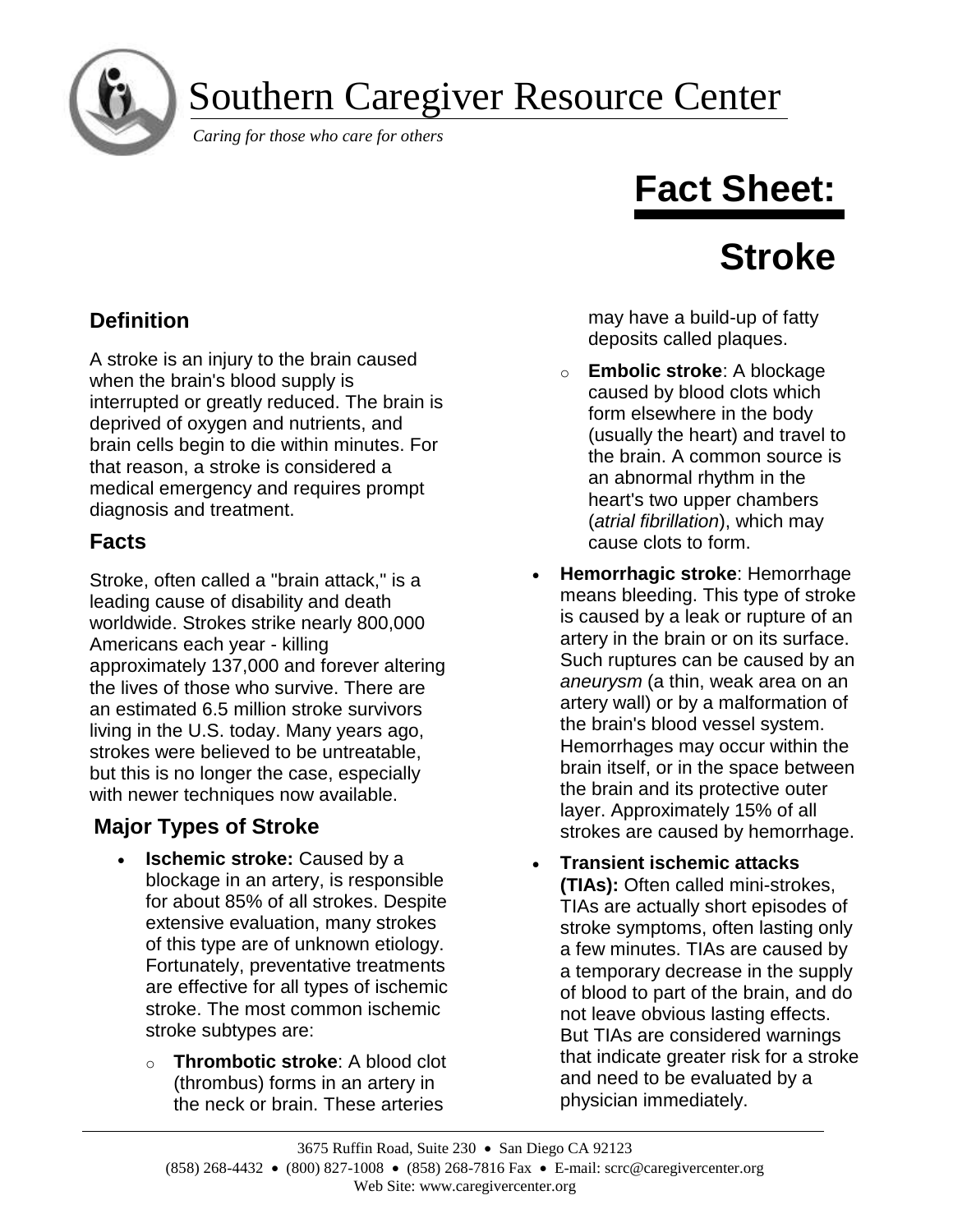## **Symptoms**

Stroke and TIA warning signs are the same, and include the sudden or intermittent development of:

- Acute numbness, weakness or paralysis of the face, arm, or leg, especially on one side of the body. If you are unable to raise both arms over your head at the same time, or if you are unable to smile normally, you may be having a stroke.
- Sudden loss of balance, dizziness, loss of coordination.
- Sudden blurred or decreased vision in one or both eyes or seeing double.
- Sudden confusion, difficulty speaking or understanding simple statements. If you are unable to repeat a simple sentence, you may be having a stroke.
- Severe, unexplained, localized headache with rapid onset; may be accompanied by vomiting.

Stroke is more likely if more than one of these signs are present. However, there are many other conditions which may mimic stroke and it is essential to have a medical professional determine the cause of these symptoms. It's important to learn to recognize these symptoms, and if possible, to note when they began. Although they may not cause pain and may even disappear quickly, they are clear warning signs that a stroke has occurred or may soon follow. Every minute counts: the sooner you get treatment (ideally within 60 minutes), the greater the chance that permanent damage will be reduced. If you experience any stroke warning signs, contact your doctor or healthcare provider, go to the emergency room, or call 911 *immediately!*

## **Diagnosis**

Correctly determining the underlying cause and location of the stroke will determine the treatment. Improved medical technology has greatly increased the ability to accurately diagnose strokes and assess the damage to the brain. However, it is not always easy to recognize small strokes because symptoms may be dismissed by the patient and family as changes due to aging or may be confused with symptoms of other neurological illnesses. As noted earlier, any episode of stroke warning signs requires immediate medical evaluation. As healthcare professionals will tell you, "time lost is brain lost."

## **Risk Factors**

Several risk factors make a person more likely to experience a stroke. These risks include controllable factors (those you can change) and uncontrollable (those you cannot change). The good news is that more than half of all strokes can be prevented through medical attention and lifestyle changes.

- **Hypertension (high blood pressure):** Stroke risk begins to increase when blood pressure is consistently higher than 115/75. High blood pressure, which is the leading cause of stroke, damages artery walls and can increase blood clotting action, leading to the formation of stroke-causing clots. While high blood pressure can increase stroke risk two to six times, controlling blood pressure reduces the risk substantially. A number of medications are available to help control high blood pressure.
- **Smoking:** Smoking can double your stroke risk. In addition to harming the lungs, smoking also injures blood vessel walls, speeds up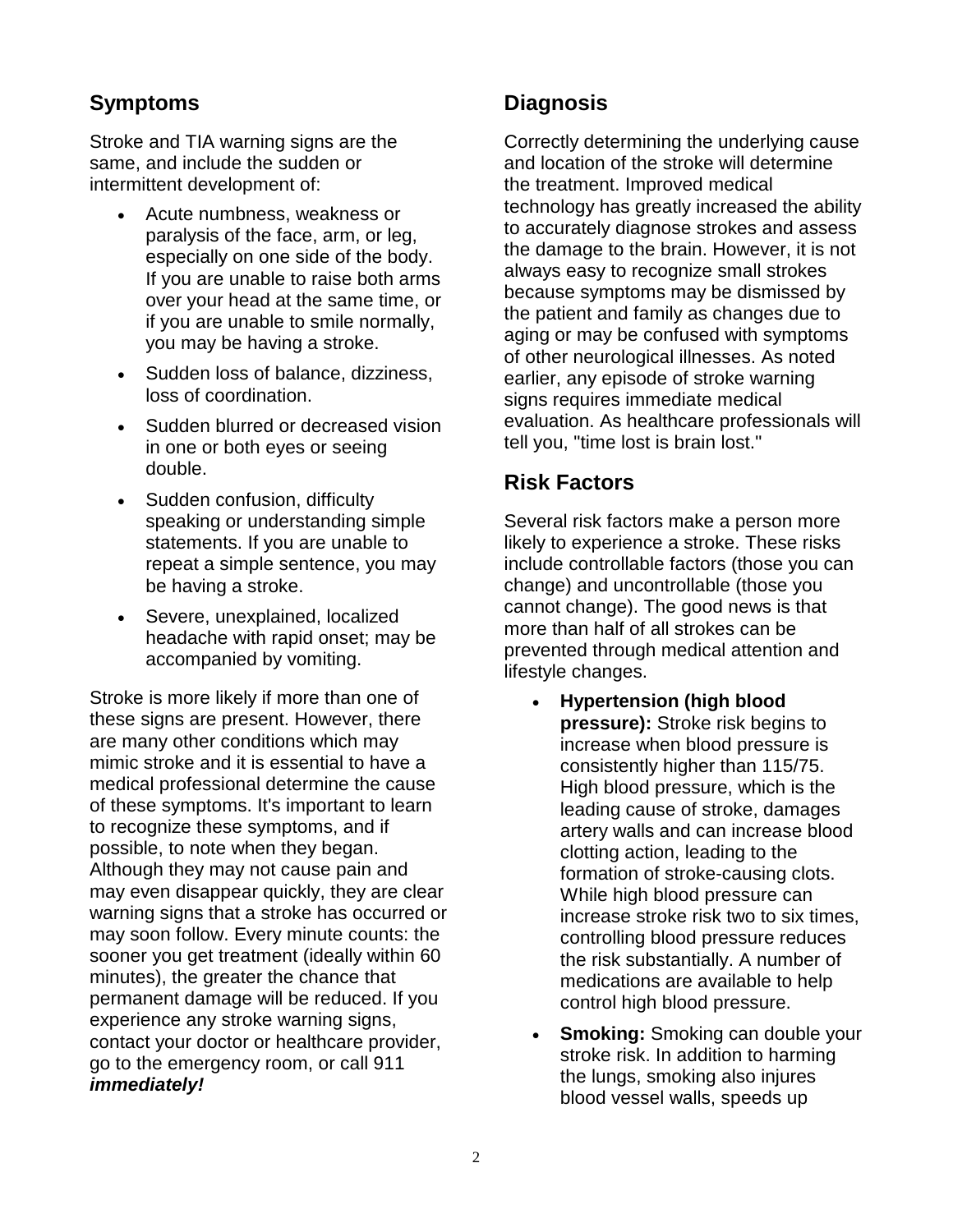hardening of the arteries, makes your heart work harder, and raises blood pressure. Exposure to second-hand smoke also increases the risk of stroke. The good news is that if you stop smoking today, within two to five years your stroke risk will be the same as that of someone who never smoked.

• **High cholesterol and excess weight:** A cholesterol level of 200 or lower is best for adults. Excess cholesterol can settle on artery walls and lead to the eventual blockage of these vessels. Being overweight strains the entire circulatory system and predisposes you to other stroke risk factors, such as high blood pressure. A sedentary lifestyle adds to the risk. Taking cholesterollowering statin drugs can decrease the risk of stroke.

You may not be able to change the following factors, but you can greatly minimize their impact on your overall stroke risk by concentrating efforts on the controllable factors listed above.

- **Age:** Although young people can have strokes, the risk doubles with each decade past age 55.
- **Gender:** Men have a slightly higher stroke risk than women.
- **Race:** African-Americans have nearly double the risk of stroke as Caucasians.
- **Family history:** A family history of stroke can mean you are at higher risk.
- **Diabetes:** Circulation problems associated with the disease may increase stroke risk even if blood sugar and insulin levels are closely managed.
- **Cardiovascular disease:** Having a heart attack can increase your stroke risk. An additional risk factor is a heart irregularity called *atrial fibrillation (AF),* a particular type of abnormal heartbeat affecting more than one million Americans. Normally, all four chambers of your heart beat in the same rhythm, somewhere between 60 and 100 times a minute. In someone with AF, the left atrium may beat rapidly and uncontrollably as many as 400 times a minute. If left untreated, AF can increase your stroke risk fourto six-fold. Medications can help treat this condition.
- **Recurrent Stroke:** A personal history of stroke increases your risk of having another stroke. The increased risk lasts approximately five years and declines over time; the greatest risk is in the first few months. In addition to addressing controllable stroke risk factors, stroke survivors may benefit from prescription medication to reduce their stroke risk.
- **TIAs:** Having a transient ischemic attack (TIA) increases your risk of having a major stroke within the month, often within two days. Medications, including aspirin, may be prescribed to help prevent a future stroke.

In addition to the risk factors above, stroke has also been associated with heavy alcohol use (especially binge drinking); use of illegal drugs such as cocaine and methamphetamines; elevated red blood cell counts; migraine headaches with aura (visual disturbances); birth control pills or hormone replacement therapy with estrogen. No direct relationship has yet been demonstrated between stress and stroke risk. As with many conditions,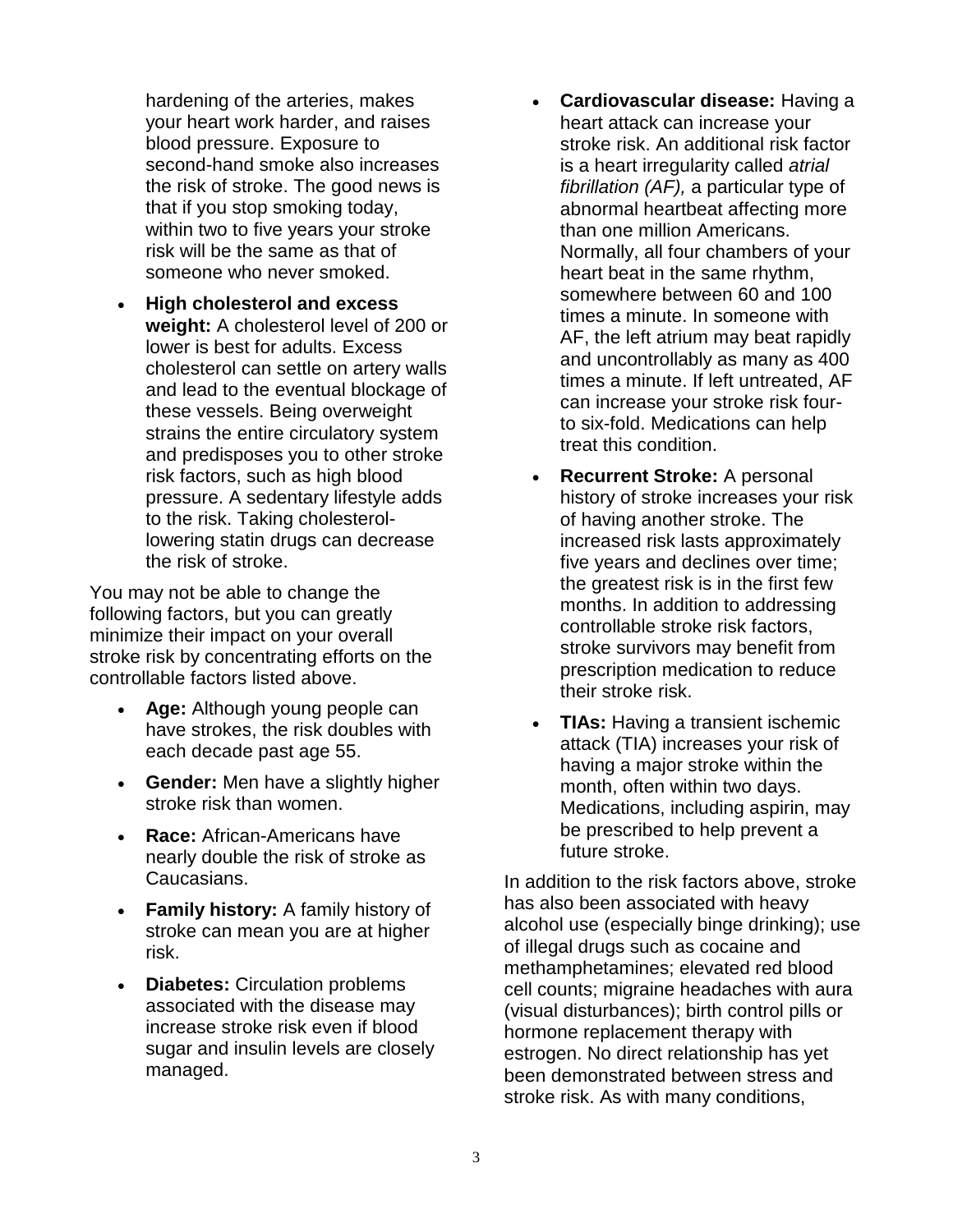exercising for as little as 30 minutes most days of the week reduces your stroke risk.

## **Treatment**

One reason for the urgency in evaluating stroke warning signs is that researchers have discovered that stroke-related brain damage can extend beyond the area directly involved in the stroke and can worsen over the first 24 hours. Medical staff seek to limit or prevent this secondary damage by administering, if appropriate, specific medications within the first few hours post-stroke.

When a stroke occurs, hospitalization is necessary to determine the cause and type of stroke and to treat or prevent further complications. Treatment with surgery as well as medications may be needed.

Once the stroke survivor's condition is stabilized and neurological deficits no longer appear to be progressing, rehabilitation begins. Rehabilitation does not cure a stroke. Instead, it focuses on minimizing permanent damage and enhancing adaptation. Rehabilitation may include intensive retraining in a variety of areas including movement, balance, perception of space and body, bowel / bladder control, language, and new methods of psychological and emotional adaptation. Stroke rehabilitation programs consist of the coordinated efforts of many health professionals.

Approximately 80% of all stroke survivors have physical, perceptual and language deficits which can be helped through rehabilitation. Sometimes people do not receive the services they need because they are not referred to them or because insurers state that they do not cover the cost. You may need to ask a lot of questions and be assertive to get the help you need. A hospital discharge planner should assist with referrals to rehabilitation centers. A social worker can also be useful in making special arrangements for longterm care and referrals to community resources.

## **After-Effects of Stroke**

Recovery from a stroke is variable: some people may have a full recovery while others will have slight, moderate or severe disabilities. The most rapid recovery occurs during the first 30 days after the stroke. The particular after-effects experienced by a stroke survivor will depend upon the location and extent of the stroke and how quickly he or she received treatment. Strokes which occur in the left hemisphere (half) of the brain can affect communication and memory as well as movement on the right side of the body. Strokes which occur in the right hemisphere of the brain can affect spatial and perceptual abilities as well as movement on the left side of the body.

Although no two stroke survivors will experience exactly the same injuries or disabilities, physical, cognitive and emotional symptoms common to many stroke survivors include:

- **Paralysis or weakness -** Usually on one side of the body, including the face and mouth. Patients may have difficulty swallowing or experience one-sided neglect (ignoring or forgetting the affected side of the body).
- **Vision problems -** The patient may be unable to focus, may have a blind spot, or may have problems with peripheral vision.
- **Communication difficulties -** *Aphasia* is a term used to describe a collection of communication deficits, including problems with speaking, understanding, reading and writing.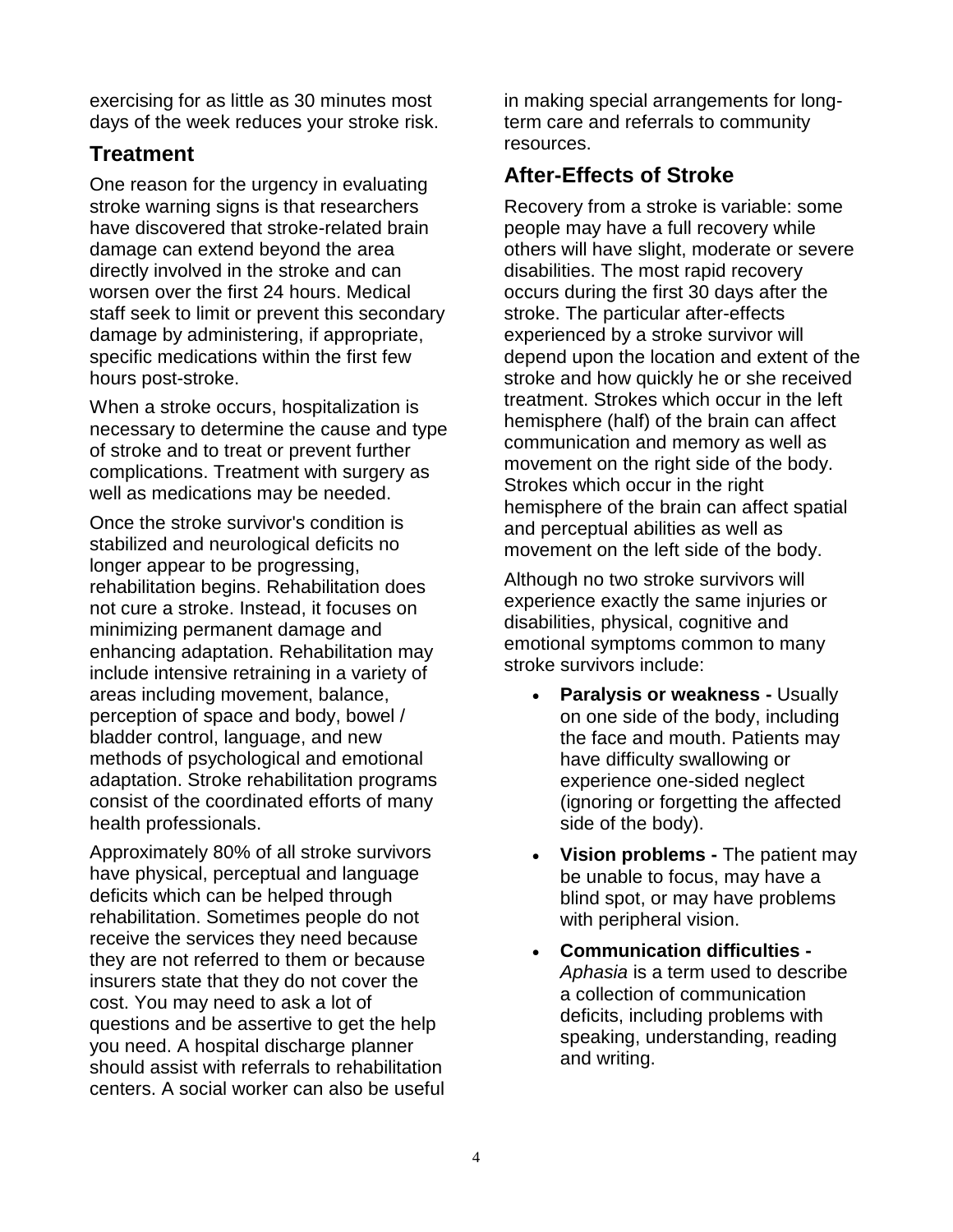- **Emotional lability -** Uncontrollable, unexplained outward displays of crying, anger or laughter which may have little connection to the patient's actual emotional state. Episodes generally come and go quickly and may decrease over time.
- **Depression -** Anxiety (especially over the possibility of having another stroke) and depression are not uncommon after a stroke and may have both physiological and psychological causes. Medications may be recommended to help alleviate these symptoms.

## **Caregiving**

Caring for someone with a stroke is challenging. Behavior, memory, communication and physical capabilities can all be impacted by stroke. When a loved one is first hospitalized immediately after a stroke, families usually step in to help supply information about the patient's history and symptoms, check on treatments, convey patient care preferences and generally serve as the connection between the hospital staff and the patient. You suddenly become the patient's voice and chief advocate.

As treatment progresses, you, as primary caregiver, also might be involved in choosing a rehabilitation (rehab) facility, coordinating home care services, providing transportation, housekeeping and cooking, and communicating with physicians and rehab staff. As time goes on and there are continuing deficits, you also may be dealing with the patient's depression, physical care needs, coordinating home care and occupational, speech or physical therapy, facilitating communication if there is speech impairment, and providing mental and social stimulation.

It's helpful to remember you're not alone in this task **-** there is help available in the

community and it's important to seek it out. Rehab can be a long process with slow and sometimes erratic progress - every person's recovery journey is different. Your role as advocate will continue. During recovery, try to focus on the patient's capabilities rather than limitations, and to show encouragement for every new gain, small or large.

Although providing care for a loved one may feel all-consuming, try to be aware of your own health and the ways any resulting stress may be affecting you. To help avoid caregiver burn-out, try to get enough sleep, eat healthily, attend to your own medical needs and get exercise when you can.

Counseling and respite help (meaning a break in caregiving provided by a family member, friend or hired care provider) can allow you some alone time to regroup and renew your energy for the tasks ahead. Be sure to ask for help when you feel the need. Getting support for *yourself*, as well as your loved one, is necessary and beneficial for both the person you are caring for and you.

### **Resources**

### **Southern Caregiver Resource Center**

3675 Ruffin Road, Suite 230 San Diego, CA 92123 (858) 268-4432 | (800) 827-1008 (in CA) Fax: (858) 268-7816 E-mail: [scrc@caregivercenter.org](mailto:scrc@caregivercenter.org) Website: [www.caregivercenter.org](../Users/Amanda/Fact%20Sheets/Finalized/www.caregivercenter.org)

The Southern Caregiver Resource Center offers services to family caregivers of adults with chronic and disabling health conditions and is for residents of San Diego and Imperial counties. Services include information and referral, counseling, family consultation and case management, legal and financial consultation, respite care, education and training, and support groups.